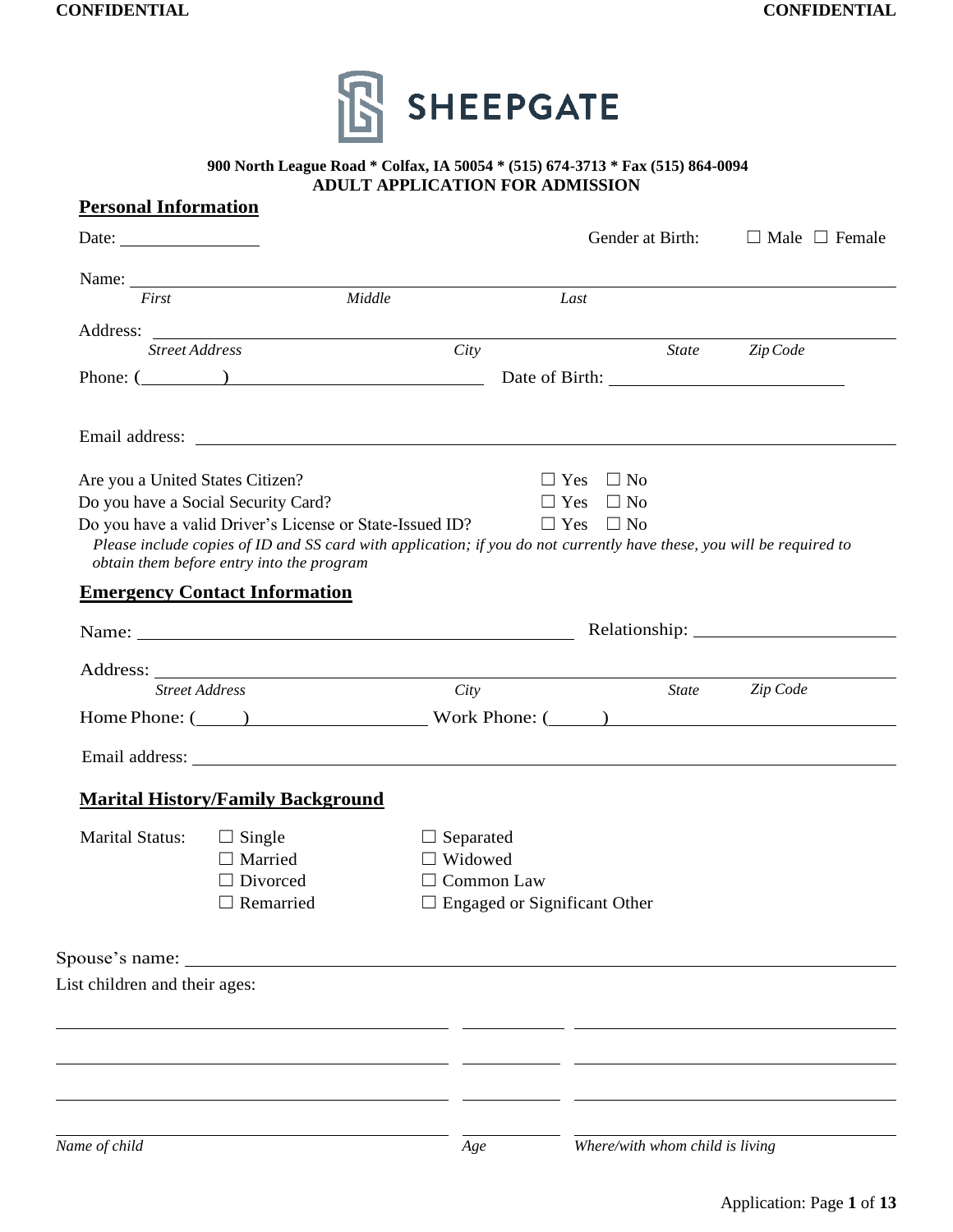| <b>Marital History/Family Background (cont.)</b> |  |
|--------------------------------------------------|--|
|                                                  |  |

| <b>Education/Military History</b>                                                                                                                                                                                                                                                                                                                                     |                                                                                                                      |              |            |                      |           |
|-----------------------------------------------------------------------------------------------------------------------------------------------------------------------------------------------------------------------------------------------------------------------------------------------------------------------------------------------------------------------|----------------------------------------------------------------------------------------------------------------------|--------------|------------|----------------------|-----------|
| Do you have your High School diploma?                                                                                                                                                                                                                                                                                                                                 |                                                                                                                      | $\Box$ Yes   | $\Box$ No  | $\Box$ GED/HiSET     |           |
| Please provide a copy of your high school diploma or GED/HiSET certificate; if you do not have documentation, you will be required<br>to enroll in our HiSET program.                                                                                                                                                                                                 |                                                                                                                      |              |            |                      |           |
| Do you have any college, technical, or trade school attendance?                                                                                                                                                                                                                                                                                                       |                                                                                                                      |              |            | $\Box$ Yes $\Box$ No |           |
|                                                                                                                                                                                                                                                                                                                                                                       |                                                                                                                      |              |            |                      |           |
| Have you ever been diagnosed with a learning disability? _______ If yes, briefly describe: ___________________                                                                                                                                                                                                                                                        |                                                                                                                      |              |            |                      |           |
| Military Service: $\Box$ Air Force $\Box$ Navy $\Box$ Army<br>$\Box$ Marines $\Box$ Coast Guard $\Box$ None                                                                                                                                                                                                                                                           |                                                                                                                      |              |            |                      |           |
|                                                                                                                                                                                                                                                                                                                                                                       |                                                                                                                      |              |            |                      |           |
| Religious/Teen Challenge Background<br>Do you believe in God?<br>Would you describe yourself as a Christian?<br>Do you believe the Bible as the Word of God?<br>Do you pray?<br>Have you ever had a conversion experience with Jesus Christ?<br>(Born Again, accepted Jesus, etc.)<br>If yes, briefly describe your experience of salvation including time and place: | $\Box$ Yes $\Box$ No<br>$\Box$ Yes $\Box$ No<br>$\Box$ Yes $\Box$ No<br>$\Box$ Yes $\Box$ No<br>$\Box$ Yes $\Box$ No |              |            |                      |           |
| Do you currently have a home church?                                                                                                                                                                                                                                                                                                                                  |                                                                                                                      |              | $\Box$ Yes |                      | $\Box$ No |
| Name:                                                                                                                                                                                                                                                                                                                                                                 |                                                                                                                      |              |            |                      |           |
| Address:                                                                                                                                                                                                                                                                                                                                                              |                                                                                                                      |              |            |                      |           |
| City<br><b>Street Address</b>                                                                                                                                                                                                                                                                                                                                         |                                                                                                                      | <b>State</b> | Zip Code   |                      |           |
| Phone: $($ $)$<br>Have you previously been enrolled in in a Teen Challenge program?<br>(You will be required to provide a release of confidentiality for us to communicate with that center)<br>Name of Center:                                                                                                                                                       | Pastor: $($                                                                                                          |              | $\Box$ Yes |                      | $\Box$ No |
|                                                                                                                                                                                                                                                                                                                                                                       |                                                                                                                      |              |            |                      |           |
| Do you understand the purpose of the program?                                                                                                                                                                                                                                                                                                                         |                                                                                                                      |              |            |                      |           |
| Do you have any responsibilities that would hinder your participation for a minimum of 12 months?                                                                                                                                                                                                                                                                     |                                                                                                                      |              |            |                      |           |
|                                                                                                                                                                                                                                                                                                                                                                       |                                                                                                                      |              |            |                      |           |
|                                                                                                                                                                                                                                                                                                                                                                       |                                                                                                                      |              |            |                      |           |
|                                                                                                                                                                                                                                                                                                                                                                       |                                                                                                                      |              |            |                      |           |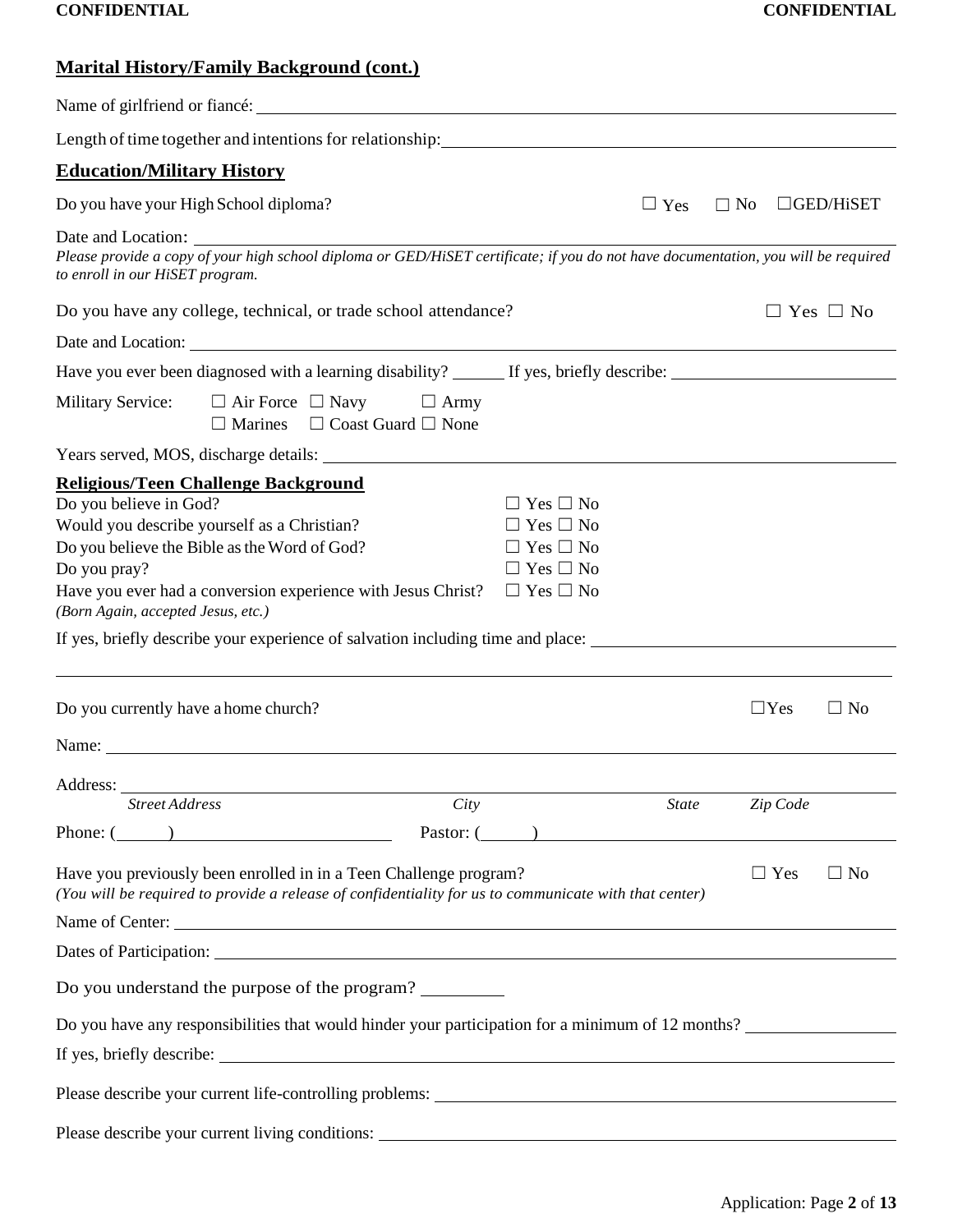|          | <b>Legal Information</b>                                                                                                                                      |                                                                                                                                                                                                                                     |                                              |                          |                        |
|----------|---------------------------------------------------------------------------------------------------------------------------------------------------------------|-------------------------------------------------------------------------------------------------------------------------------------------------------------------------------------------------------------------------------------|----------------------------------------------|--------------------------|------------------------|
|          | Are you currently incarcerated?                                                                                                                               |                                                                                                                                                                                                                                     |                                              | $\Box$ Yes               | $\Box$ No              |
|          |                                                                                                                                                               |                                                                                                                                                                                                                                     |                                              |                          |                        |
|          | <b>Street Address</b>                                                                                                                                         |                                                                                                                                                                                                                                     |                                              |                          |                        |
| Zip Code |                                                                                                                                                               | City                                                                                                                                                                                                                                |                                              | <b>State</b>             |                        |
|          | Do you currently have any legal charges pending? (Explain in detail below)                                                                                    |                                                                                                                                                                                                                                     |                                              | $\Box$ Yes               | $\Box$ No              |
|          |                                                                                                                                                               | Attorney's Name: Name: Name: Name: Name: Name: Name: Name: Name: Name: Name: Name: Name: Name: Name: Name: Name: Name: Name: Name: Name: Name: Name: Name: Name: Name: Name: Name: Name: Name: Name: Name: Name: Name: Name: N      |                                              |                          |                        |
|          |                                                                                                                                                               |                                                                                                                                                                                                                                     |                                              |                          |                        |
|          | Street Address                                                                                                                                                | City                                                                                                                                                                                                                                | State                                        | Zip Code                 |                        |
|          | Phone: $($                                                                                                                                                    | Email: <u>Alexander and Alexander and Alexander and Alexander and Alexander and Alexander and Alexander and Alex</u>                                                                                                                |                                              |                          |                        |
|          | Do you currently have any outstanding warrants?<br>Have you ever been charged with a violent offense or assault?<br>Are you currently on probation of parole? |                                                                                                                                                                                                                                     | $\Box$ Probation $\Box$ Parole $\Box$ None   | $\Box$ Yes<br>$\Box$ Yes | $\Box$ No<br>$\Box$ No |
|          |                                                                                                                                                               |                                                                                                                                                                                                                                     |                                              |                          |                        |
|          |                                                                                                                                                               | Address: <u>Address:</u> Address: Address: Address: Address: Address: Address: Address: Address: Address: Address: Address: Address: Address: Address: Address: Address: Address: Address: Address: Address: Address: Address: Addr |                                              |                          |                        |
|          | Street Address                                                                                                                                                | City                                                                                                                                                                                                                                | State                                        | Zip Code                 |                        |
|          |                                                                                                                                                               | Phone: ( ) Email: Email:                                                                                                                                                                                                            |                                              |                          |                        |
|          | Previous convictions: (Explain in detail below)                                                                                                               |                                                                                                                                                                                                                                     | $\Box$ Misdemeanor $\Box$ Felony $\Box$ None |                          |                        |
|          | Arrests for habitual offenses: (Explain in detail below)                                                                                                      |                                                                                                                                                                                                                                     |                                              | $\Box$ Yes               | $\Box$ No              |
|          |                                                                                                                                                               | Have you ever been charged or convicted of a sexual offense: (Explain in detail below)                                                                                                                                              |                                              | $\Box$ Yes               | $\Box$ No              |
|          | Are you required to register as a sexual offender: (Explain in detail below)                                                                                  |                                                                                                                                                                                                                                     |                                              | $\Box$ Yes               | $\Box$ No              |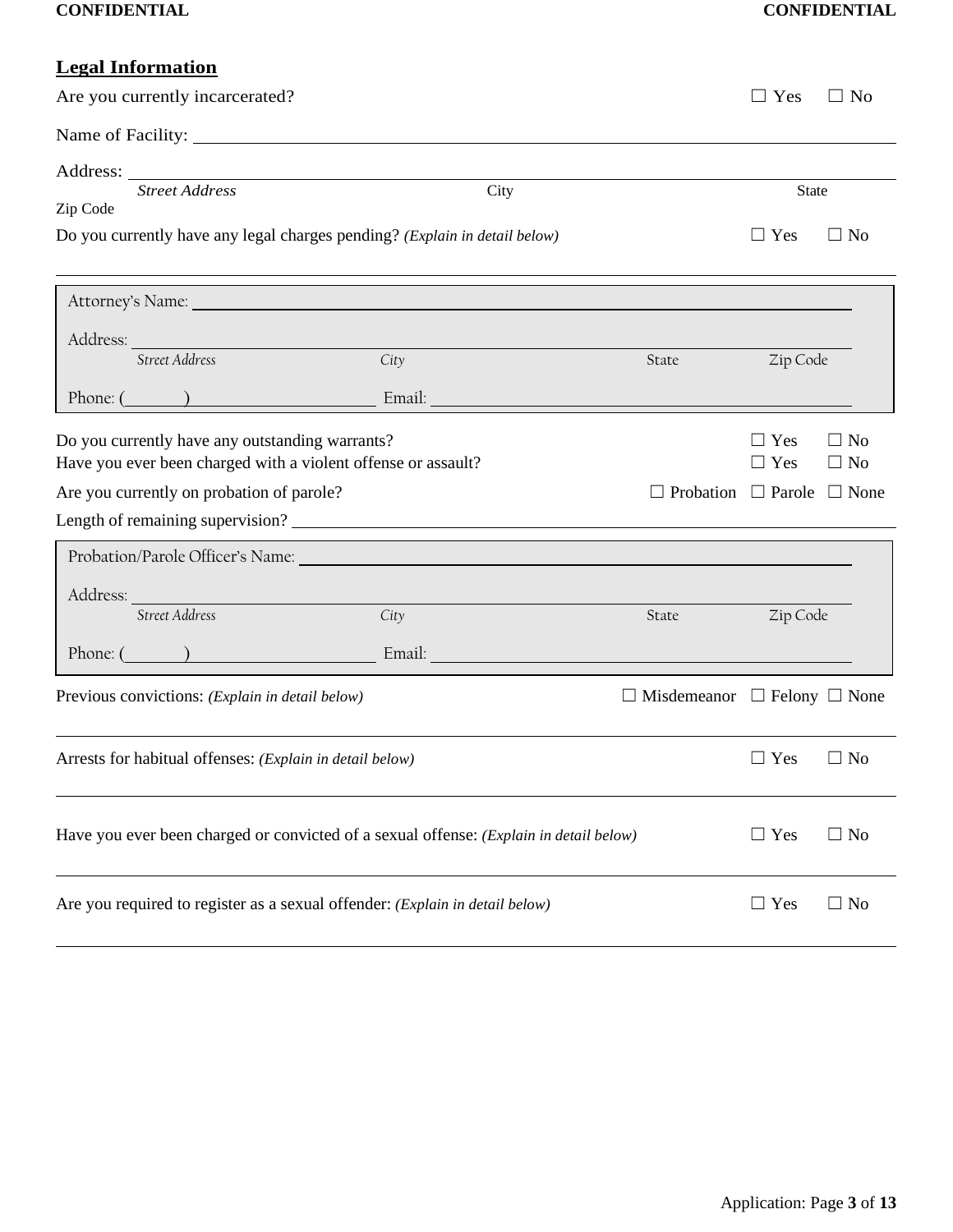## **Medical History**

| Are you a nicotine user (cigarettes, vape, chew, etc.)? $\Box$ Yes<br>Have you ever engaged in homosexual activity?<br>Are you currently pregnant?<br>Are you currently clean and sober?<br>Do you have any body piercings?<br>Men's piercings must be removed prior to program entry. For women, earrings only are permitted; other body piercings<br>must be removed prior to program entry. | $\Box$ No<br>$\Box$ Yes<br>$\Box$ No<br>$\Box$ Yes<br>$\Box$ No<br>$\Box$ Yes<br>$\Box$ No<br>$\Box$ Yes<br>$\Box$ No | $\Box$ N/A |            |           |
|------------------------------------------------------------------------------------------------------------------------------------------------------------------------------------------------------------------------------------------------------------------------------------------------------------------------------------------------------------------------------------------------|-----------------------------------------------------------------------------------------------------------------------|------------|------------|-----------|
| Do you have any allergies (food, medication, etc.)? (Explain in detail below)                                                                                                                                                                                                                                                                                                                  |                                                                                                                       |            | $\Box$ Yes | $\Box$ No |
| Do you currently take any medications? (List in detail below)                                                                                                                                                                                                                                                                                                                                  |                                                                                                                       |            | $\Box$ Yes | $\Box$ No |
|                                                                                                                                                                                                                                                                                                                                                                                                |                                                                                                                       |            |            |           |
| Medication                                                                                                                                                                                                                                                                                                                                                                                     | Dosage                                                                                                                | Purpose    |            |           |
| Do you have activity restrictions due to any medical conditions? (Explain in detail below)                                                                                                                                                                                                                                                                                                     |                                                                                                                       |            | $\Box$ Yes | $\Box$ No |
| Do you have any history of mental illness? (Explain in detail below)                                                                                                                                                                                                                                                                                                                           |                                                                                                                       |            | $\Box$ Yes | $\Box$ No |
| Have you ever received treatment/counseling for emotional/mental/psychological conditions?                                                                                                                                                                                                                                                                                                     |                                                                                                                       |            | $\Box$ Yes | $\Box$ No |
| Have you ever had suicidal thoughts? ___________ Are you currently having suicidal thoughts? ______<br>Please explain any current dental problems:                                                                                                                                                                                                                                             |                                                                                                                       |            |            |           |
| If you currently have health/dental insurance, please list all applicable information below:                                                                                                                                                                                                                                                                                                   |                                                                                                                       |            |            |           |
|                                                                                                                                                                                                                                                                                                                                                                                                |                                                                                                                       |            |            |           |
| Address: <u>Address</u> and the contract of the contract of the contract of the contract of the contract of the contract of the contract of the contract of the contract of the contract of the contract of the contract of the con                                                                                                                                                            |                                                                                                                       |            |            |           |
| <b>Street Address</b><br>Zip Code<br><b>State</b>                                                                                                                                                                                                                                                                                                                                              | City                                                                                                                  |            |            |           |
| Phone: (                                                                                                                                                                                                                                                                                                                                                                                       | $Policy \#:\underline{\hspace{2cm}}$                                                                                  |            |            |           |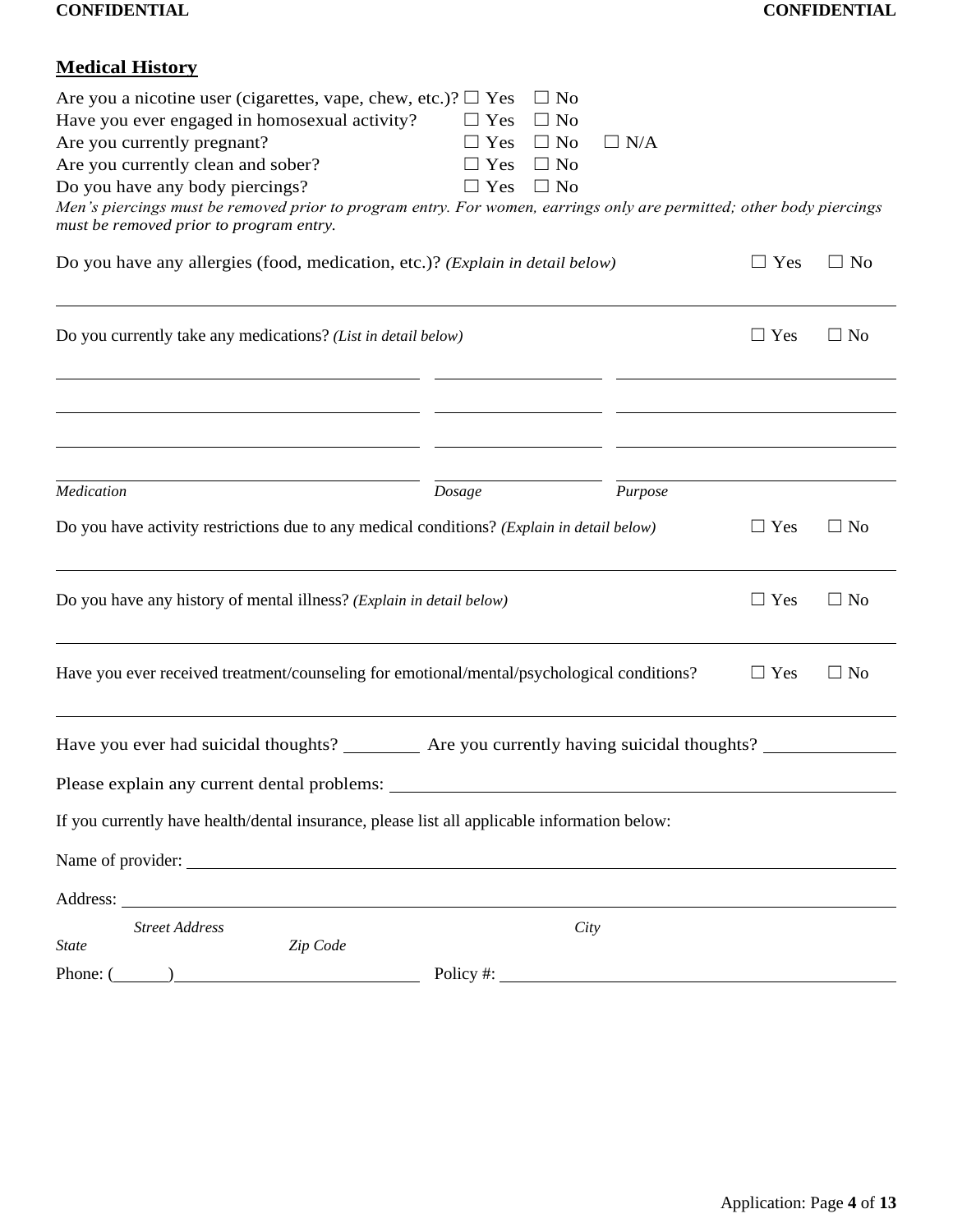| <b>Financial Information</b>                                                     |      |                      |            |           |
|----------------------------------------------------------------------------------|------|----------------------|------------|-----------|
| Do you currently receive SSA, SSI, or other governmental benefits?               |      |                      | $\Box$ Yes | $\Box$ No |
|                                                                                  |      |                      |            |           |
| Are you required to pay child support? (List amount/frequency of payments below) |      |                      | $\Box$ Yes | $\Box$ No |
|                                                                                  |      |                      |            |           |
| <b>Referral Information</b>                                                      |      |                      |            |           |
| Who referred you to Sheepgate?                                                   |      |                      |            |           |
|                                                                                  |      |                      |            |           |
| <b>Street Address</b>                                                            | City | <b>State</b>         | Zip Code   |           |
| Phone: $($                                                                       |      | Relationship to you: |            |           |

#### **Non-Refundable Fee Agreement**

I, 1. The applicant, agree to pay the \$750.00 entry fee to enter Sheepgate. I understand this fee is used to process my entry into the program and once paid, is non-refundable regardless of drop-out, dismissal, or any other circumstance and regardless of my time in the program.

I understand this \$750.00 payment is a "fee." Fees are specific, required expenses which are applied toward a particular individual's needs. Because fees are involuntary, payees are not eligible for a tax-deductible receipt.

#### **Application Signature**

By signing and dating below, I am indicating that I have read and understand all items included in this Adult Application for Admission, and that all information is true and accurate.

*Applicant Signature Date*

*Applicant Printed Name*

*Witness Signature Date*

*Witness Printed Name*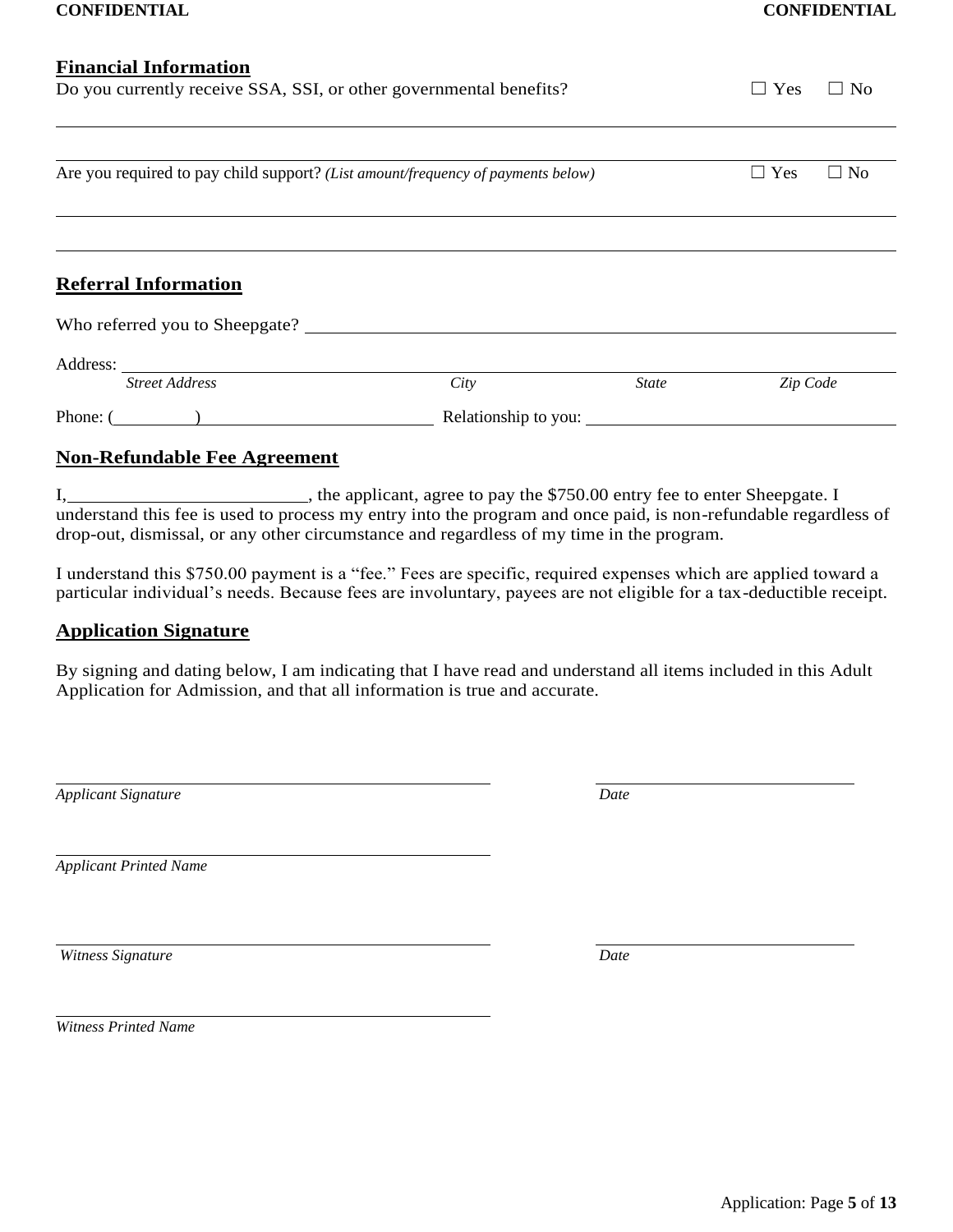## **Sheepgate**

#### **900 North League Road \* Colfax, IA 50054 \* (515) 674-3713 \* Fax (515) 864-0094 APPENDIX A: STUDENT AGREEMENT**

- 1. I, , state that I am seeking help at Sheepgate.
- 2. I state that I am currently years of age, and that I am able to consent to my participation in this program in its entirety.
- 3. I have read the Sheepgate Student Guidelines and I agree to abide by them.
- 4. It is my intention to complete the 12-month minimum Sheepgate residential discipleship program.
- 5. I release to Sheepgate the right to search, read, and withhold my mail in the manner explained in the Student Guidelines.
- 6. I release to Sheepgate the right to conduct a room search without warning.
- 7. I release to Sheepgate the right to make a thorough search of my person and belongings on the day of admission
- 8. I understand that withdrawal from drugs, alcohol, and nicotine will be accomplished, "cold turkey" and with the assistance of staff.
- 9. I understand that Sheepgate will not be held responsible for any of my personal property that is lost or stolen while I am in the program. When leaving Sheepgate, I understand that all of my personal property must be taken with me or it will be disposed of after a 7-day waiting period. Any unclaimed funds remaining on a student account following departure from the program will be submitted to the state as unclaimed property.
- 10. I hereby release Sheepgate from all financial and legal responsibilities in case of accident, injury, illness, or other misfortune.
- 11. Any items that are brought to Sheepgate that are listed under, "Forbidden Items" in the Student Guidelines will be discarded or sent home at my personal expense.
- 12. I agree to submit to the authority of all staff members and interns.
- 13. I release to Sheepgate the right to speak freely with the persons listed below, as indicated by the corresponding section in the written application: Emergency Contact, Other Teen Challenge programs in which I have been enrolled, Attorney, and Probation/Parole Officer.
- 14. I understand the staff and volunteers of Sheepgate are not professional counselors and are not licensed or certified by any state entity. They are committed Christians who will share their honest opinions, advice and counsel based on Biblical principles.
- 15. I understand that Sheepgate policy is to maintain the confidentiality of all private communications between Sheepgate staff and myself. Generally, such confidential communications will not be disclosed to third persons outside Sheepgate, including my family members, unless required by law. Sheepgate has no duty to notify or inform my family members about any problems discussed in counseling. If Sheepgate staff do make such disclosures as they believe are in my best interest, I waive any objection to such disclosures.
- 16. In consideration for the opportunity to obtain this help, I promise that I will not take any legal action in the future for anything said, done, or omitted by the organization of Sheepgate, their staff, agents, or family members during this program. I agree to hold Sheepgate, their staff, agents, and family members harmless for any legal claims of negligence or damage of any sort, which a person could assert related to the Sheepgate program.
- 17. I understand that I need Sheepgate to provide transportation to personal appointments, funds will be withdrawn from my personal account to cover transportation costs. Please refer to page 7 of the Student Guidelines for the complete policy.

**By signing and dating below, I am indicating that I have read and understand all items included in the Sheepgate Student Agreement and agree to abide by all items listed.**

*Applicant Signature Date*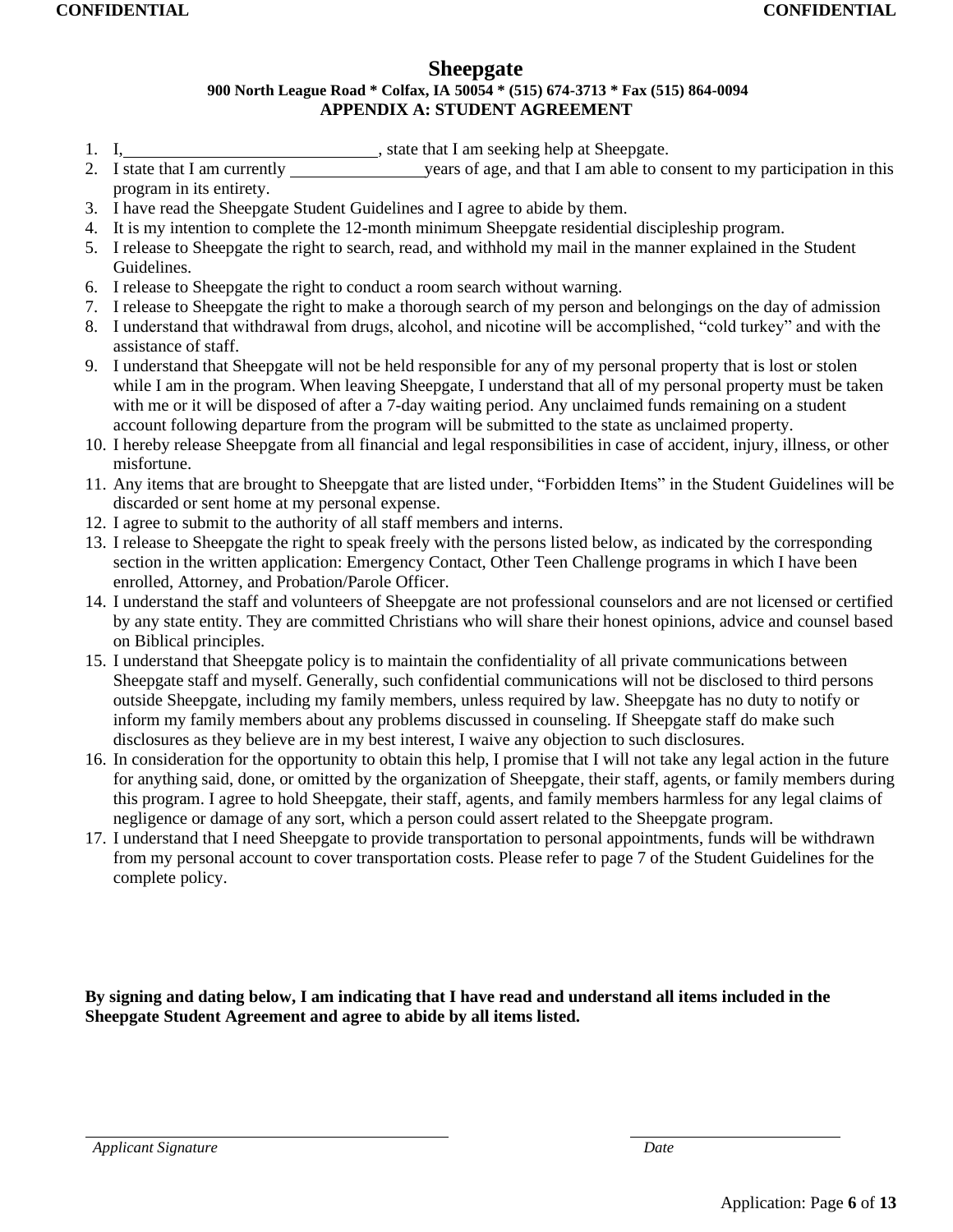#### **Sheepgate 900 North League Road \* Colfax, IA 50054 \* (515) 674-3713 \* Fax (515) 864-0094 APPENDIX B: CHRISTIAN CONCILIATION AND ARBITRATION AGREEMENT**

The undersigned parties enter into this agreement as an essential condition of participation in the Sheepgate Program.

The undersigned parties accept the Bible as the inspired Word of God. They believe God desires for them to resolve disputes with one another within the church and that they be reconciled in their relationships in accordance with the church and that they be reconciled in their relationships in accordance with the principles stated in 1 Corinthians 6:1-8, Matthew 5:23-24, and Matthew 18:15-20.

Accordingly, the undersigned parties herby agree that, if any dispute or controversy that arises out of or is related to this agreement is not resolved in private meetings between the parties pursuant to Matthew 5:23-24 and Matthew 18:15-20, then the dispute or controversy will be settled by Biblically based mediation and, if necessary, legally binding arbitration, in accordance with the, "Rules of Procedure for Christian Conciliation" of the Association of Christian Conciliation Services, a division of Peacemaker Ministries. (Current Rules attached and incorporated by this reference and we will also mail a copy of the rules upon request).

> Rules may be found at [www.hispeace.org](http://www.hispeace.org/) or by contacting Peacemaker Ministries: PO Box 81130 Billings, MT 59108 (406) 256-1583

The undersigned parties agree that these methods shall be the sole remedy for any dispute or controversy between them and, to the full extent permitted by applicable law expressly waive their right to file a lawsuit in any civil court against one another for such disputes, except to enforce an arbitration decision, or to enforce this dispute resolution agreement. Any mediated settlement agreement or arbitrated decision hereunder shall be final and binding, and fully enforceable according to its terms in any court of competent jurisdiction.

By signing and dating below, I am indicating that I have read and understand all items included in the Sheepgate Christian Conciliation and Arbitration Agreement and, "Rules of Procedure for Christian Conciliation," and agree to abide by all items listed.

*Applicant Signature* Date **Date** *Date Date Date Date Date Date Date Date Date Date Date Date Date Date Date Date Date Date Date Date Date Date Date Date Date Date Date*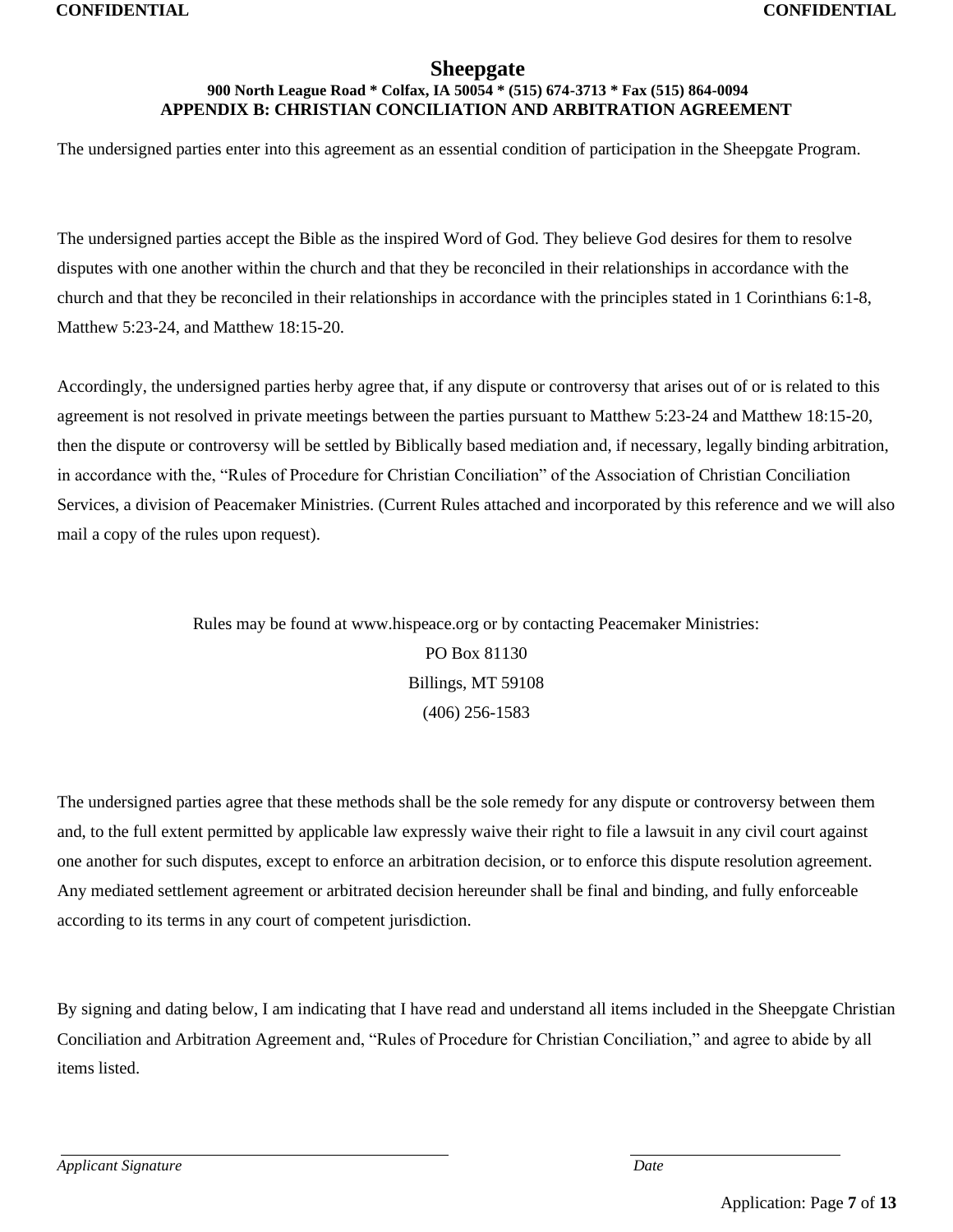### **Sheepgate**

#### **900 North League Road \* Colfax, IA 50054 \* (515) 674-3713 \* Fax (515) 864-0094 APPENDIX C: ACKNOWLEDGEMENT OF STATUS AS STUDENT & VOLUNTEER AND WORK ASSIGNMENTS**

#### **Student Applicant Statement:**

I understand that if I am admitted as a student, I will be required to participate in the Sheepgate Work Therapy Program.

I acknowledge that I have read and fully agree with the Sheepgate description of its Work Therapy Program, which addresses the importance of work assignments in helping create in me the value of a good work ethic and the character of a responsible, upright individual.

I understand that if I am admitted, I will be performing work assignments not as an employee of Sheepgate, but solely for my benefit, to advance my growth, maturity, character development, recovery from controlled substances, and readiness to reenter the workplace.

Accordingly, by submitting this Application, I am not applying for a position of employment, and if admitted, I understand I will not be receiving any compensation or in-kind benefits in exchange for the performance of any work assignments.

I further understand that if I fail to perform my work assignments, Sheepgate may revoke my status and privileges as a student. It is understood that performance of work assignments is not the consideration for the receipt of such status and benefits, but because each student's participation in the Work Therapy Program is a necessary and vital part of the recovery process.

- 1) I will not execute any agreement with the entity that will be providing immediate supervision over my work assignments.
- 2) I will not file any claim or take any action individually or with others for recovery of wages or other benefits in conjunction with my work assignments
- 3) I will contribute at least 50% of income I receive from public benefits (e.g., Social Security, disability, etc.) unemployment, benevolence assistance, charitable gifts, or other means of assistance I receive in conjunction with my participation as a student and/or during my term as a student at Sheepgate to help defray the costs of my participation, provided that it is consistent with the law

By signing and dating below, I am indicating that I have read and understand all items included in the Sheepgate Acknowledgement of Status as Student & Volunteer and Work Assignments and agree to abide by all items listed.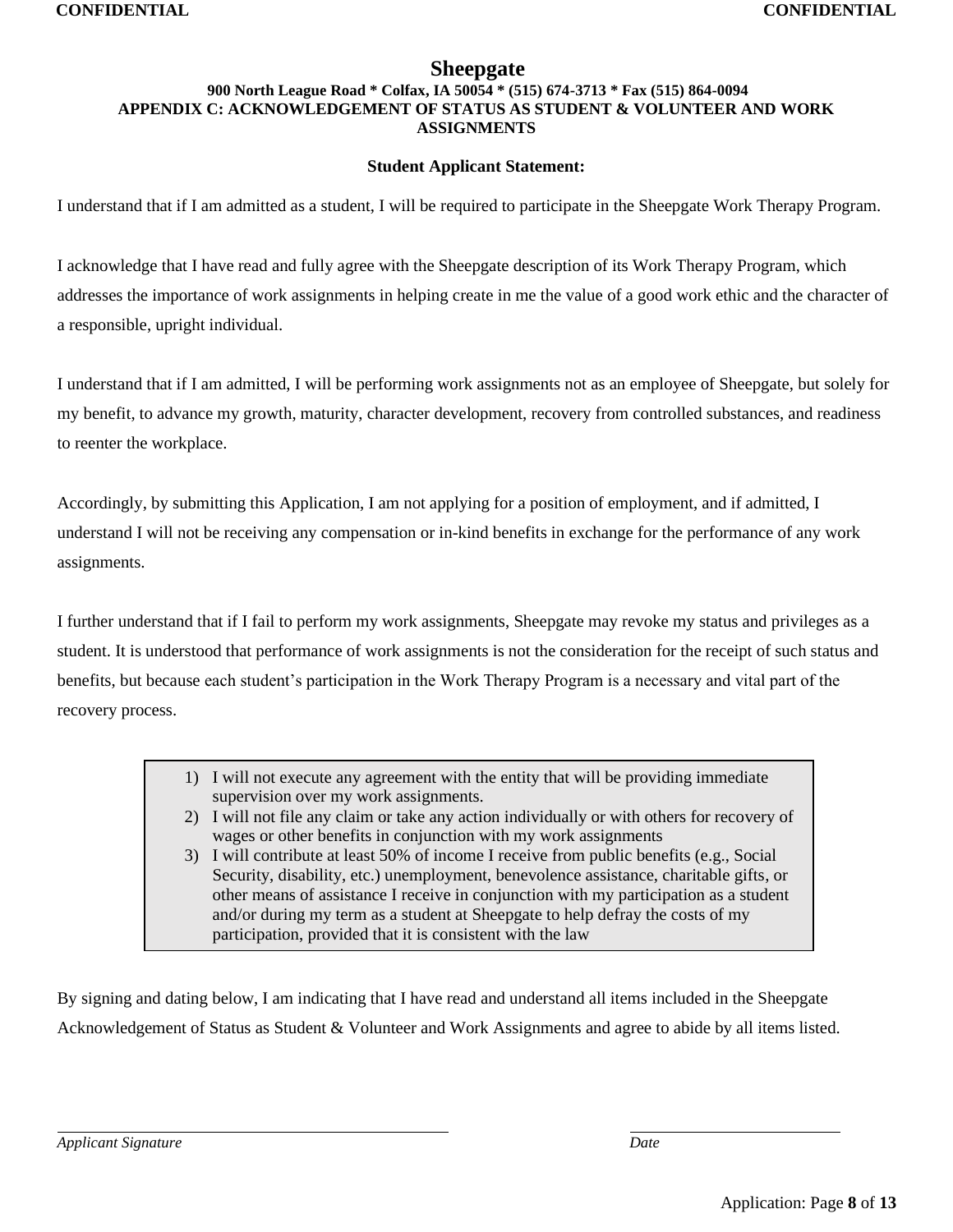#### **Sheepgate 900 North League Road \* Colfax, IA 50054 \* (515) 674-3713 \* Fax (515) 864-0094 APPENDIX D: INTAKE DAY**

#### **Documentation for Intake Day:**

- Valid Driver's License/State ID Card
- Social Security Card or recent receipt of application for replacement
- Marriage License/Certificate (if applicable)
- Birth Certificate (if necessary)
- Medical Insurance Card (if available)
- \$750.00 Intake Fee cash, debit/credit card, money order, cashier's check
- \$150 HiSET Fee (if applicable)
- Student Account Funds (if desired)

#### **Personal/Clothing/Hygiene Items:**

We do not maintain storage space for excess clothing. Students who arrive with an excess amount of clothing for available space (2 storage totes under bunk, 30" of hanging space) will be asked to return items home or send them home at their own expense. Students who do not have all the items listed will have access to new/donated items in our facility to help fulfill needs if necessary.

Your person, bags, and possessions will be searched upon intake and all clothing items will be laundered in our onsite laundry.

| Collared shirts – polos, button downs, etc.              | Shaving cream                                          |
|----------------------------------------------------------|--------------------------------------------------------|
| Jeans/Dress pants/ Khakis – no holes or frays            | Nail clippers                                          |
| Dress shirts                                             | $Q-Tips$                                               |
| Casual shoes                                             | Shampoo/Body wash/Soap (no loofahs/body scrubbers)     |
| Dress shoes                                              | Deodorant (no aerosols)                                |
| Work shirts/Work jeans/pants                             | Shower shoes – flip flops/sandals MUST be used         |
| Work/Casual shorts                                       | NO aerosol products                                    |
| Tennis shoes (work boots provided by program)            | Bible – recommended translations – NKJV, NLT, NIV      |
| Underwear/Socks                                          | Notebooks/Notebook paper                               |
| Sleepwear                                                | Pens/Pencils/Highlighters                              |
| Undershirts (white undershirts may not be worn as outer  | Postage stamps/envelopes                               |
| garment)                                                 | Journal                                                |
| Cold weather $\text{gear} - \text{coats}$ , hats, gloves | Personal CD player (if desired, NO radio option        |
| Hard Candy allowed (no candy on sticks or gum)           | allowed)                                               |
| Toothbrush/toothpaste                                    | Photos (Up to 5 photos of immediate/church family, 4x6 |
| Razors (electric or standard)                            | or smaller)                                            |

#### **Please do not bring any of the following items with you on the day of intake – you will be asked to have them returned home with your family or to send them home at your expense:**

| Jewelry – wedding ring and watch if desired | Clothing with drug/alcohol/sexual references, etc. |
|---------------------------------------------|----------------------------------------------------|
| Electronic games                            | Electric hair clippers                             |
| Cameras                                     | Board games/Playing cards                          |
| Cell phones, PDA devices                    | Personal laundry detergent                         |
| Photos/Photo frames larger than 4x6         | Any books/ CDs or other media (Bibles/Devotionals  |
| Personal towels                             | allowed)                                           |
| Credit/Debit/Cash/Gift cards                | Personal tools                                     |
| Expensive clothing items                    | <b>Musical instruments</b>                         |
|                                             |                                                    |

By signing and dating below, I am indicating that I have read and understand all items included in the Sheepgate Appendix D: Intake Day and agree to abide by all items listed.

*Applicant Signature Date*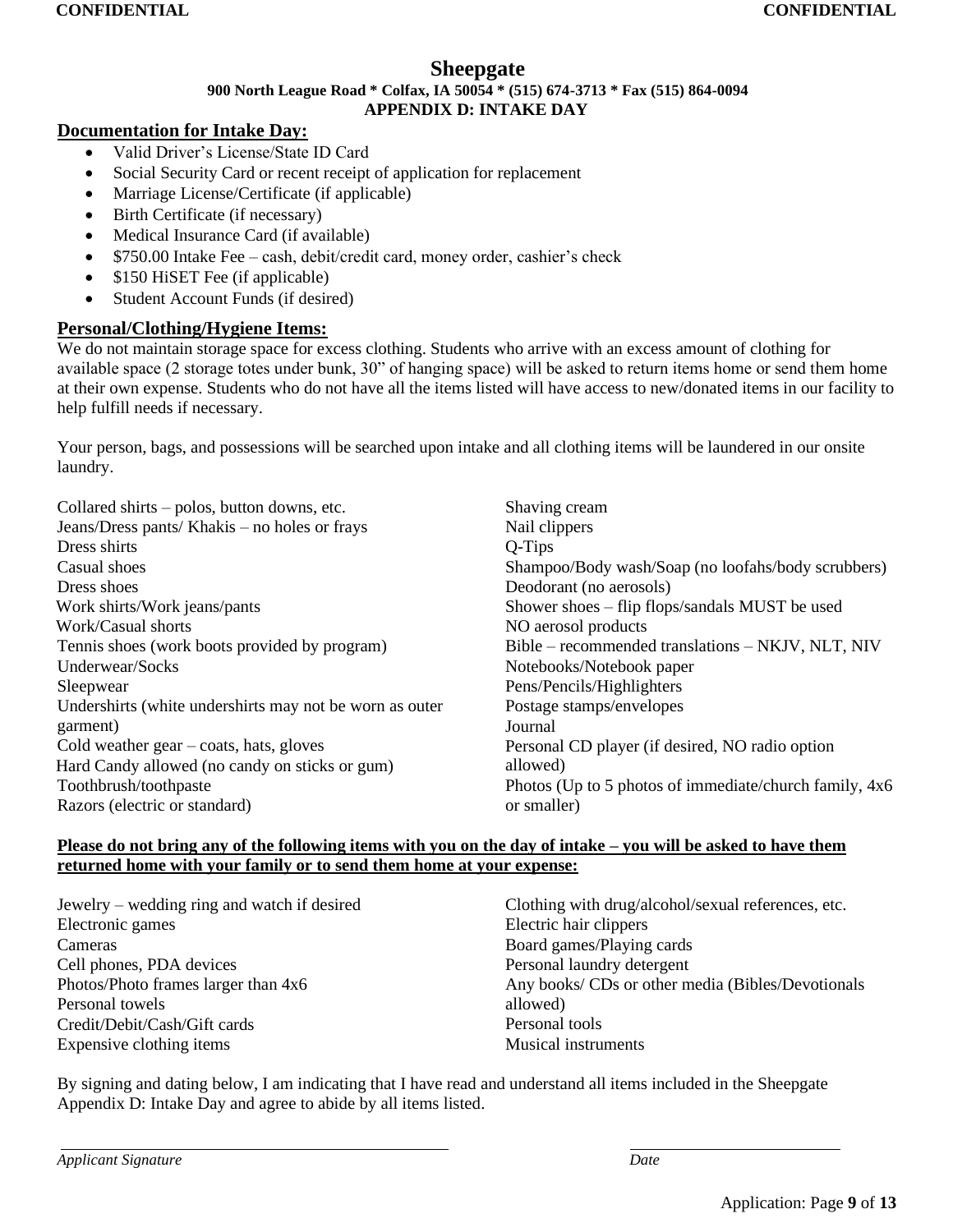#### **Sheepgate 900 North League Road \* Colfax, IA 50054 \* (515) 674-3713 \* Fax (515) 864-0094 APPENDIX E: FINANCIAL ASSISTANCE APPLICATION**

A limited amount of financial assistance is available for those who cannot afford to participate in Sheepgate. Applicants requesting financial aid are requested to first exhaust other sources such as parents, relatives, and their home church. Please complete this Financial Assistance Application entirely so we can begin to help you allocate the necessary resources.

| <b>ASSETS</b>                                                                                    | <b>VALUE</b> | <b>INCOME</b>                                                               | <b>AMOUNT</b> | <b>FREQUENCY</b> |
|--------------------------------------------------------------------------------------------------|--------------|-----------------------------------------------------------------------------|---------------|------------------|
| Cash on hand & checking                                                                          |              | Includes wages, benefits, health insurance, annuities, dividends, SSI, etc. |               |                  |
|                                                                                                  |              |                                                                             |               |                  |
|                                                                                                  |              |                                                                             |               |                  |
| Life Insurance cash value(s)                                                                     |              |                                                                             |               |                  |
|                                                                                                  |              |                                                                             |               |                  |
| Pension & Profit sharing                                                                         |              |                                                                             |               |                  |
| $Home \dots \dots \dots \dots \dots \dots \dots \dots \dots \dots \dots \dots$                   |              |                                                                             |               |                  |
|                                                                                                  |              |                                                                             |               |                  |
|                                                                                                  |              |                                                                             |               |                  |
|                                                                                                  |              |                                                                             |               |                  |
| Motorcycle, boat, camper, ATV, etc.                                                              |              |                                                                             |               |                  |
| Furniture and other personal property                                                            |              |                                                                             |               |                  |
| Other sources of income                                                                          |              |                                                                             |               |                  |
|                                                                                                  |              |                                                                             |               |                  |
| <b>TOTAL ASSETS</b>                                                                              |              | <b>TOTAL</b>                                                                |               |                  |
|                                                                                                  |              |                                                                             |               |                  |
| <b>Liabilities</b><br>Source                                                                     | Amount       | Frequency                                                                   |               |                  |
|                                                                                                  |              |                                                                             |               |                  |
| Rent/Mortgage                                                                                    |              |                                                                             |               |                  |
| Utilities                                                                                        |              |                                                                             |               |                  |
| Vehicles(s)                                                                                      |              |                                                                             |               |                  |
| Consumer loans(s)                                                                                |              |                                                                             |               |                  |
| School loans(s)                                                                                  |              |                                                                             |               |                  |
| <b>Restitution/Fines</b>                                                                         |              |                                                                             |               |                  |
|                                                                                                  |              |                                                                             |               |                  |
|                                                                                                  |              |                                                                             |               |                  |
|                                                                                                  |              |                                                                             |               |                  |
|                                                                                                  |              |                                                                             |               |                  |
|                                                                                                  |              |                                                                             |               |                  |
| It costs on average about \$1,200.00 per month to house, feed, and serve each Sheepgate student. |              |                                                                             |               |                  |
|                                                                                                  |              |                                                                             |               |                  |
|                                                                                                  |              | How much of the monthly \$1,200.00 cost can you afford?                     |               |                  |

By signing and dating below, I am indicating that I have read and understand all items included in the Sheepgate Financial Assistance Application and affirm that all information included is forthright and accurate.

 $\mathsf{I}$ 

*Applicant Signature Date*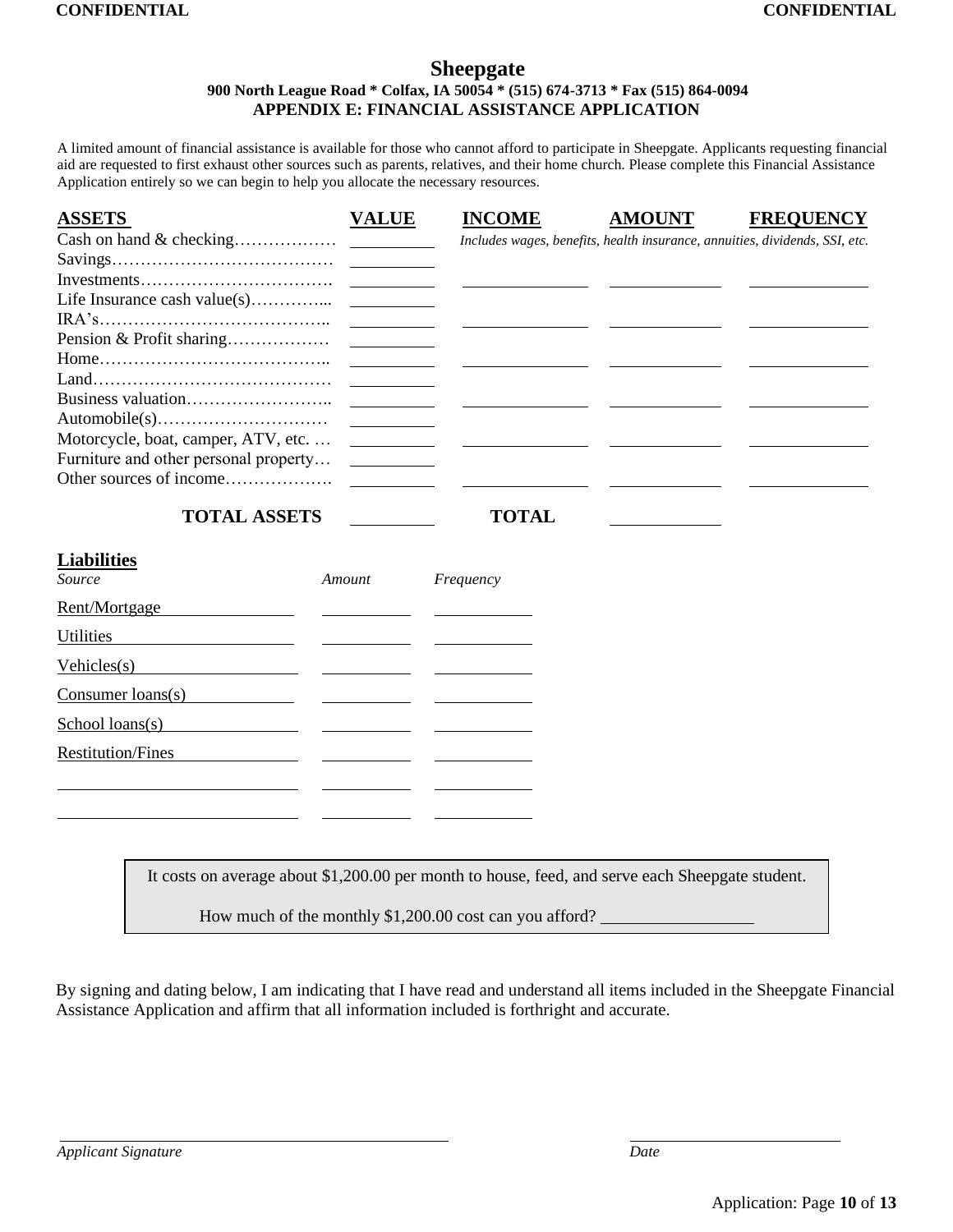### **Sheepgate 900 North League Road \* Colfax, IA 50054 \* (515) 674-3713 \* Fax (515) 864-0094 APPENDIX E: FINANCIAL ASSISTANCE APPLICATION**

Initial each item below to acknowledge you have read and agree to abide by the following documents:

| Application for Admission (pages 1-5)                                                          |
|------------------------------------------------------------------------------------------------|
| Appendix A: Student Agreement                                                                  |
| Appendix B: Christian Conciliation Agreement and Rules of Procedure for Christian Conciliation |
| Appendix C: Acknowledgement of Status as Student & Volunteer and Work Assignments              |
| Appendix D: Intake Day                                                                         |
| Appendix E: Financial Assistance Application                                                   |

**Notary Public:** Please ensure Appendixes A-E have been signed and dated by the applicant in your presence before proceeding.

*I certify under penalty of perjury and the laws of the State of Iowa that the forgoing statements are true and correct.*

| State of:                            |                                                                                                                                                      |  |
|--------------------------------------|------------------------------------------------------------------------------------------------------------------------------------------------------|--|
|                                      | Subscribed and sworn before me by:                                                                                                                   |  |
|                                      |                                                                                                                                                      |  |
|                                      |                                                                                                                                                      |  |
| My commission expires:               |                                                                                                                                                      |  |
|                                      |                                                                                                                                                      |  |
| <b>Requirements for Application:</b> | Fully completed application, including all signatures and notary<br>\$20 application fee<br>Scheduling a phone interview with the Intake Coordinator |  |
| <b>Requirements for Admission</b>    | All applicable fees<br>Current, valid State/Photo ID, SS card, and other applicable documents<br>Physical exam with lab work                         |  |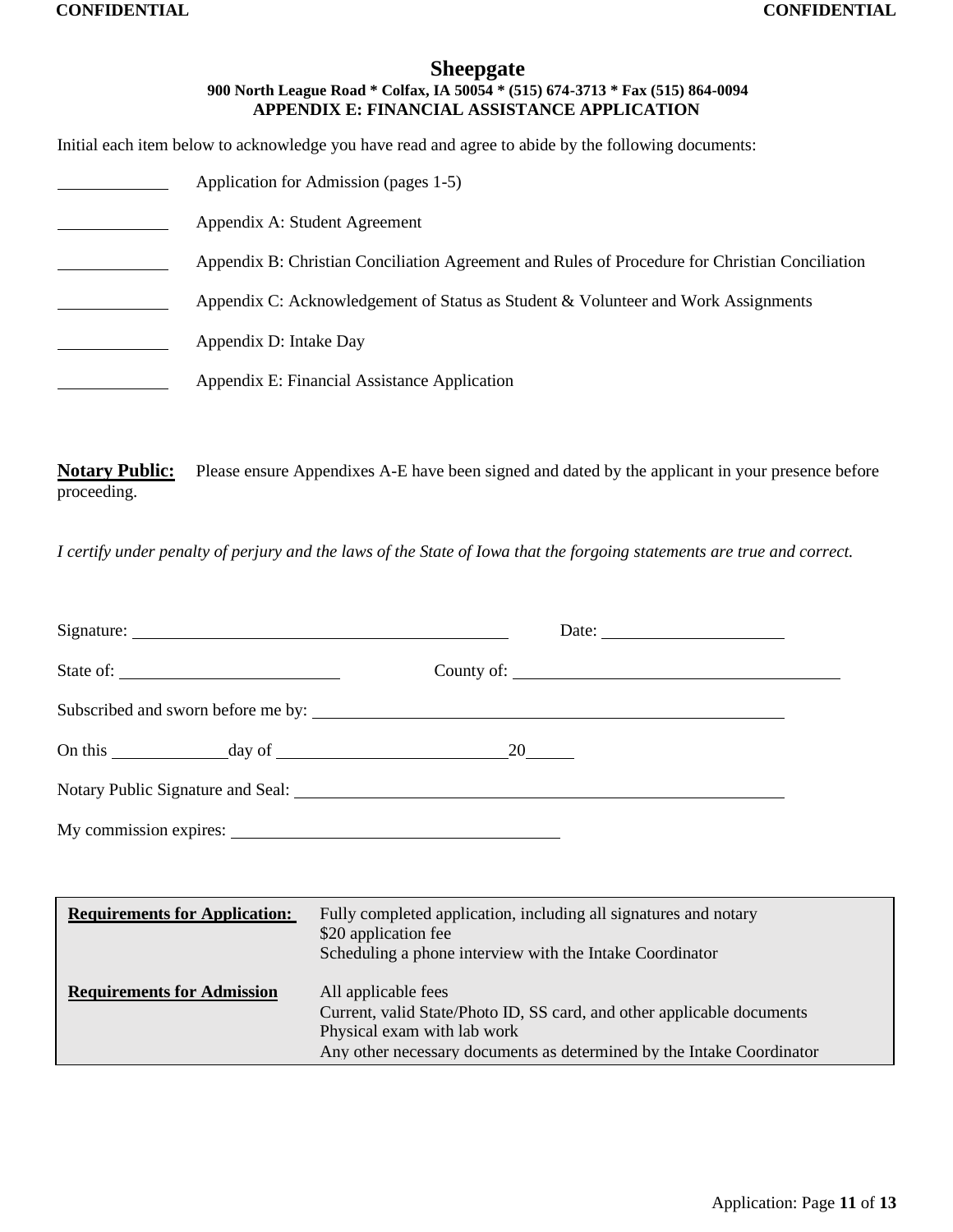|                                                                                                                  | <b>Physical Exam Form</b>              |                                                                                             |                                                                                    |
|------------------------------------------------------------------------------------------------------------------|----------------------------------------|---------------------------------------------------------------------------------------------|------------------------------------------------------------------------------------|
|                                                                                                                  |                                        |                                                                                             |                                                                                    |
| Signature for Release: <u>Date:</u> Date: Date:                                                                  |                                        |                                                                                             |                                                                                    |
| $SSN:$ / / $\qquad$                                                                                              |                                        | Date of Birth: $\frac{1}{\sqrt{1-\frac{1}{2}}}\left  \frac{1}{\sqrt{1-\frac{1}{2}}}\right $ |                                                                                    |
| Gender: $\Box$ Male $\Box$ Female                                                                                |                                        |                                                                                             |                                                                                    |
|                                                                                                                  | Below this line for medical staff only |                                                                                             |                                                                                    |
|                                                                                                                  |                                        |                                                                                             |                                                                                    |
|                                                                                                                  |                                        | Required Labs Result                                                                        |                                                                                    |
|                                                                                                                  |                                        |                                                                                             | $\boxed{\text{TB:}\qquad \qquad \qquad }$<br>Hepatitis ABC: New York Contains ABC: |
| Eye Color:                                                                                                       |                                        |                                                                                             | HIV:                                                                               |
| Ambulatory: $\square$                                                                                            |                                        |                                                                                             | $\text{CBC:}\n\qquad \qquad \qquad$<br>Covid:                                      |
| Non-Ambulatory: $\square$                                                                                        |                                        |                                                                                             | Tetanus:                                                                           |
|                                                                                                                  |                                        |                                                                                             |                                                                                    |
|                                                                                                                  |                                        |                                                                                             |                                                                                    |
| Please check any conditions requiring further medical treatment:                                                 |                                        |                                                                                             |                                                                                    |
| $\Box$ Eyes<br>$\Box$ Dental                                                                                     | $\Box$ Extremities                     | $\Box$ Lymph                                                                                | $\Box$ Abdomen                                                                     |
| $\Box$ Ears                                                                                                      | $\Box$ Neck $\Box$ Bones/Joints        | $\Box$ Lungs                                                                                | $\Box$ Back                                                                        |
| $\Box$ Thyroid<br>$\Box$ Nose                                                                                    | $\Box$ Neurological                    | $\Box$ Heart<br>$\Box$ Vascular                                                             | $\Box$ Genital<br>$\Box$ Rectal                                                    |
|                                                                                                                  |                                        |                                                                                             |                                                                                    |
| $\Box$ Skin<br>$\Box$ Throat                                                                                     |                                        |                                                                                             |                                                                                    |
|                                                                                                                  |                                        |                                                                                             |                                                                                    |
|                                                                                                                  |                                        |                                                                                             |                                                                                    |
|                                                                                                                  |                                        |                                                                                             |                                                                                    |
|                                                                                                                  |                                        |                                                                                             |                                                                                    |
| List all medications the applicant is currently taking:                                                          |                                        |                                                                                             |                                                                                    |
|                                                                                                                  |                                        |                                                                                             |                                                                                    |
|                                                                                                                  |                                        |                                                                                             |                                                                                    |
|                                                                                                                  |                                        |                                                                                             |                                                                                    |
| Medication                                                                                                       | Dosage                                 | Purpose                                                                                     |                                                                                    |
|                                                                                                                  |                                        |                                                                                             |                                                                                    |
| Does this applicant have a medical condition that might endanger the health of staff or students in our program? |                                        |                                                                                             |                                                                                    |